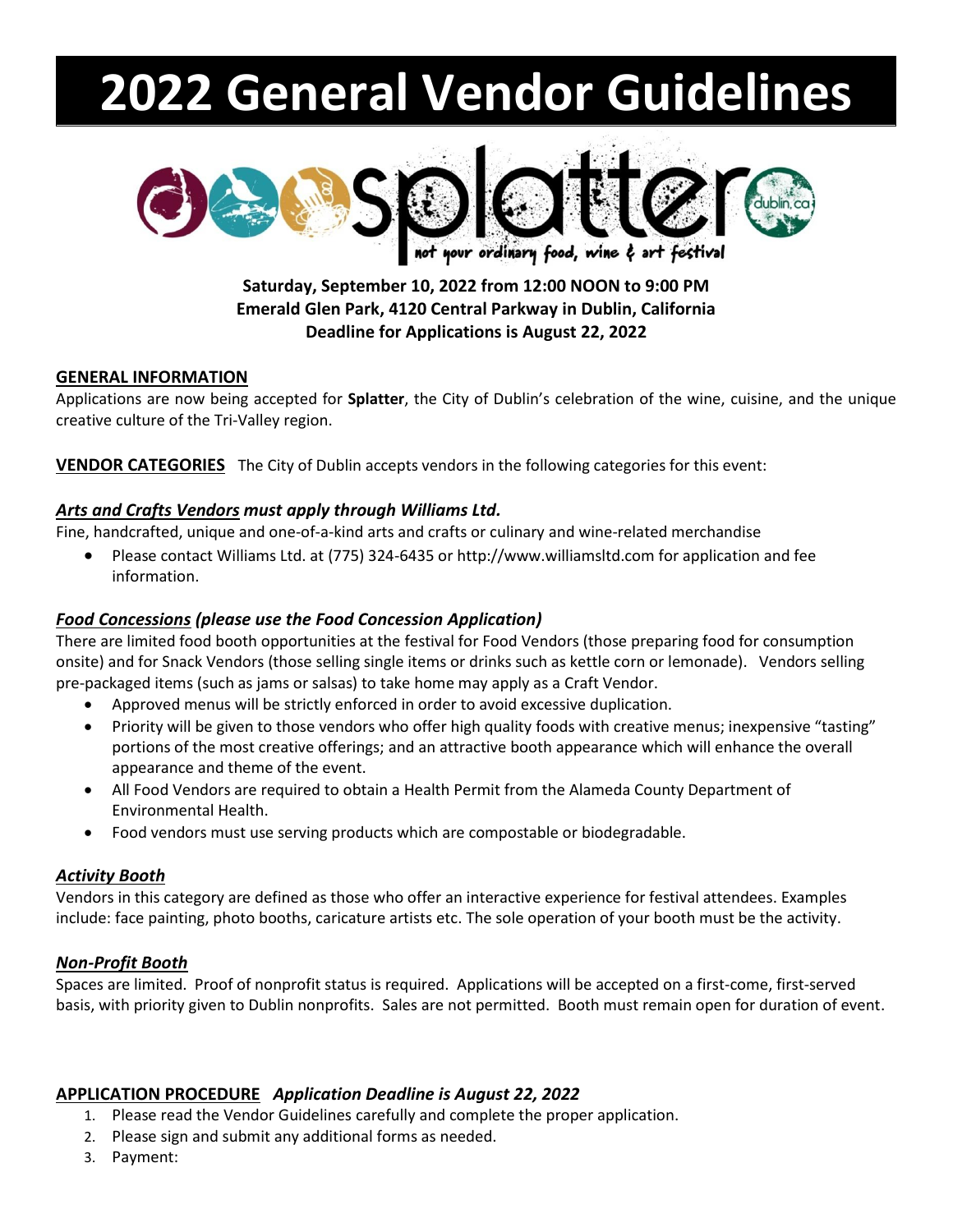- Enclose fees as specified in the application. (Fees will not be deposited until after the applicant has been notified of acceptance into the festival. All other checks will be returned.)
- Payment by VISA / MASTERCARD / AMERICAN EXPRESS / DISCOVER can be made online.
- Checks, money orders, or cashier's checks should be made payable to *City of Dublin.*
- 4. **Applications can be mailed or delivered in person to Or Emailed to: Parks & Community Services Department at: [Lauren.marriott@dublin.ca.gov](mailto:Lauren.marriott@dublin.ca.gov) or**

**Splatter c/o City of Dublin 100 Civic Plaza Or Faxed to:**

**Shelby.Perry@dublin.ca.gov**

**Dublin, CA 94568 (925) 833-6651 c/o Lauren Marriott**

5. Applicants will be notified of acceptance to the festival via email within one week of the application deadline. We will continue to accept applications received after the deadline for waiting list consideration.

#### **EQUIPMENT**

Vendors are responsible for supplying their own canopy, tables, and chairs. All booth materials must be in compliance with fire code regulations. If you need to rent a canopy or food tent that meets health and fire standards, you may place your order and submit your payment along with the application.

#### **ELECTRICITY**

Electricity at the festival is limited to specific locations. Personal "whisper quiet" generators may be approved if use compliance is met. If needed, vendors must pre-pay for electricity and must supply their own extension cords (minimum of 25 feet) to reach the access point.

#### **FEES**

Fees vary based on vendor category. Please refer to the Vendor Application for the fee schedule. Payment is due in full at the time of application. If vendor is not approved, payment will be returned by mail as soon as possible.

#### **PARKING**

Parking at this event is extremely limited. Vendors will be allowed to drive to their booth space at the festival for unloading and then move their vehicles to the designated lots. Detailed information will be provided in the final instructions.

#### **INSURANCE –** *Due by September 1st*

**General Liability:** All vendors are required to provide a Certificate of Insurance evidencing Comprehensive General or Comprehensive Personal Liability coverage for a minimum of \$1,000,000 per occurrence or \$2,000,000 aggregate naming the City of Dublin, its officers, employees, agents and volunteers as additionally insured.

- The certificate must name: *City of Dublin, 100 Civic Plaza, Dublin, CA 94568* as the certificate holder.
- The Additional Insured Endorsement must include: *the City of Dublin, its officers, employees, agents and volunteers as additionally insured.*

**Auto:** Vendors must provide a *Commercial or Personal Auto Insurance Declarations page* as proof of auto insurance.

#### **SET-UP INFORMATION**

All vendors must complete their set-up and be ready to open for business by the scheduled start time of the festival. Detailed instructions for load-in and set-up will be emailed prior to the festival.

*Friday, September 9th*

• All vendors are strongly encouraged to check-in and set-up their booth on Friday from 2:00 PM to 7:00 PM. *Saturday, September 10th* 

• Vendors may arrive as early as 7:00 AM to check-in and set-up. All booths must be up, open, and ready for business by 12:00 NOON.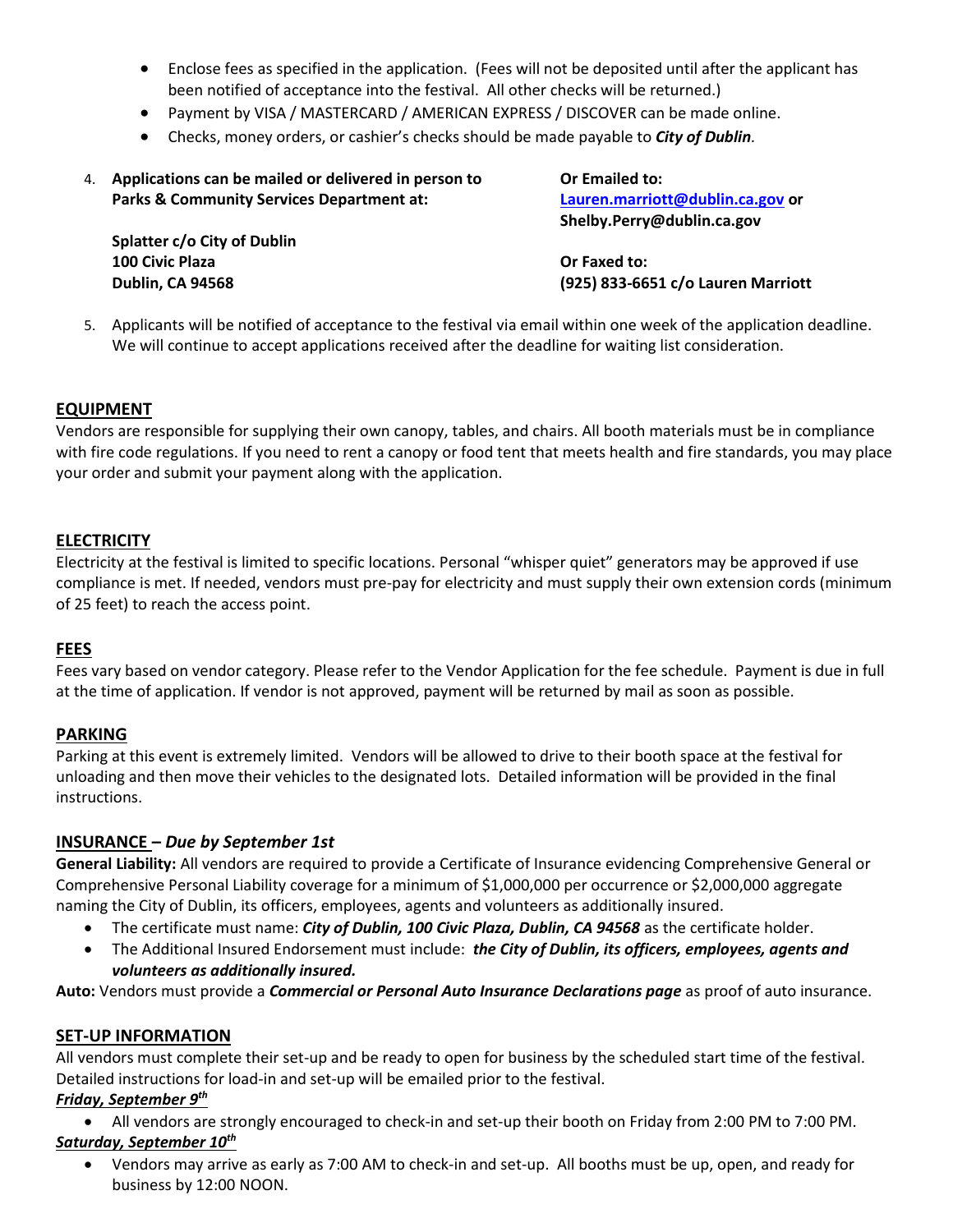- Break-down can begin at 9:00 PM.
- Trash bags will be distributed for clean-up. Please leave the site as you found it free of debris. You can leave trash only if it left properly bagged or in a box.
- You will not be able to bring your vehicle onto the lot until all pedestrian traffic has been cleared and it has been deemed safe for vehicles to enter.
- All items must be off the site by 11:00 PM on Saturday.

# **EVENT RULES AND REGULATIONS**

- 1. **The Splatter festival is held rain or shine. There will be no refunds due to inclement weather. Please also note that Dublin often experiences windy weather conditions. Please bring weights for your canopy. You are not permitted to tie your canopy to landscaping.**
- 2. A health permit issued by the Alameda County Department of Environmental Health is required for selling or sampling of any food or beverages. (This includes handing out candy, bottled water, etc.) If the samples of food/drink are open (not completely pre-wrapped), a fully equipped food booth is also necessary.
- 3. The City of Dublin does not guarantee vendor sales.
- 4. Vendors, their staff, employees, and agents must comply with all vendor policies, fire codes, laws, ordinances, and regulations pertinent to health, fire prevention and public safety. Failure to comply may result in expulsion from the event without a refund.
- 5. A limited number of vendors in any category will be accepted to the festival. Decisions are at the sole discretion of the City and based on, but not limited to: the best interest of the festival, history, level of investment, payment, and date of paperwork received. The Festival reserves the right to admit duplicate businesses based on the Festival needs and size. Exclusivity may be extended at the Festival's discretion.
- 6. Vendor agrees to allow the City of Dublin to take photos of the booth and product during the event. Photos taken may be used in City of Dublin promotions.
- 7. All booths **MUST** have a tent. Vendors are required to supply their own tent, tables, and chairs, unless rental equipment has been reserved through the City of Dublin.
- 8. Booth locations are not guaranteed and are made at the discretion of festival management.
- 9. Handwritten signs are not permitted with the exception of chalkboard signage. A-frame signs outside of the booth are also prohibited.
- 10. **Exhibitor shall be liable** for delivery; handling, erection and removal of his/her own displays and equipment.
- 11. All displays, merchandise, equipment and staff **must be contained within the assigned booth space**. No amplified music, walkway solicitation or "barking" is allowed. Staff/Personnel must remain inside the assigned booth. Please note this will be strictly enforced.
- 12. **Walking the grounds to sell merchandise or hand out fliers is strictly prohibited.**
- 13. No helium tanks will be allowed at the festival. You may decorate with balloons, however, helium tanks will not be allowed on the festival grounds during the event.
- 14. The City of Dublin will provide general overnight festival security on Friday and Saturday night; however, the City of Dublin is not responsible for any lost, stolen, or damaged goods.
- 15. Vendor must obtain written permission from the City prior to using the City of Dublin logo or any logo from the City of Dublin website in connection with their business.
- 16. The assigned booth space must be occupied and be open during regular festival hours (12:00 Noon to 9:00 PM). In the event that the Exhibitor does not occupy or staff said space, the City is expressly authorized to occupy said space in a manner deemed best for the interest of the festival with no refunds or allowances to the vendor.
- 17. Vendor may not sublet or apportion booth space to anyone else.
- 18. Any changes to the menu or merchandise on the approved application must be submitted for written approval.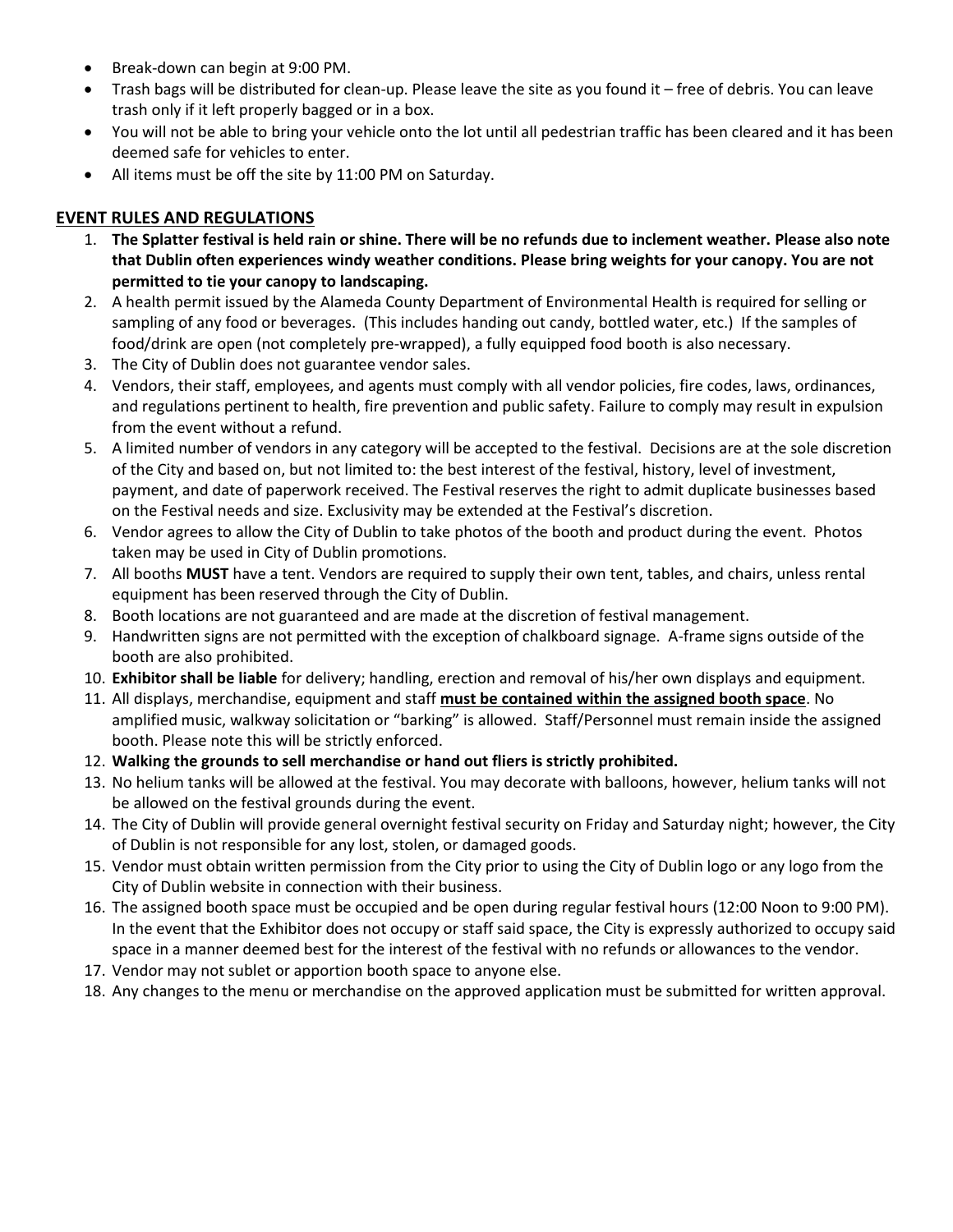# **Vendor Application**



# **Application Deadline is August 22, 2022**

Thank you for your interest in the City of Dublin's Splatter event. Please review the Guidelines and Application carefully and complete the application. If you have any questions, please email **Lauren.marriott@dublin.ca.gov** 

| <b>Vendor Information</b>                                                                                                                |                         |                        |                      |    |
|------------------------------------------------------------------------------------------------------------------------------------------|-------------------------|------------------------|----------------------|----|
| <b>Business Name:</b>                                                                                                                    |                         | <b>Business Phone:</b> |                      |    |
| Contact Person:                                                                                                                          |                         | Other Phone:           |                      |    |
|                                                                                                                                          |                         |                        |                      |    |
| Address:                                                                                                                                 |                         | Fax:                   |                      |    |
| City, State, Zip:                                                                                                                        |                         | *Email:                |                      |    |
|                                                                                                                                          |                         |                        |                      |    |
| California Resale License:                                                                                                               |                         | Website:               |                      |    |
|                                                                                                                                          |                         |                        |                      |    |
| <b>Activity or Product Pricing</b><br>Vendor must submit photos of booth set up and items to be sold. These photos will not be returned. |                         |                        |                      |    |
| \$                                                                                                                                       |                         |                        |                      | \$ |
| \$                                                                                                                                       |                         |                        |                      | \$ |
| \$                                                                                                                                       |                         |                        |                      | \$ |
| \$                                                                                                                                       |                         |                        |                      | \$ |
| <b>Booth Specifications</b>                                                                                                              |                         |                        |                      |    |
| Please include photo(s) of booth with application. Space is sold in 10' x 10' increments. More than one space may be purchased.          |                         |                        |                      |    |
| <b>Type of Booth</b>                                                                                                                     | <b>Number of Spaces</b> | Fee                    | <b>Subtotal</b>      |    |
| <b>Activity Vendor</b>                                                                                                                   |                         | \$150                  | $\equiv$             |    |
| <b>Non-Profit Community Booth</b>                                                                                                        |                         | \$50                   | $\equiv$             |    |
|                                                                                                                                          |                         | <b>Total Fees:</b>     | \$                   |    |
| <b>Rental Equipment and Electrical Service (if needed)</b>                                                                               |                         |                        |                      |    |
| All vendors are required to use a tent or canopy. Tents should be stable and should be staked or weighted with sand                      |                         |                        |                      |    |
| bags or water barrels in the event of windy or inclement weather. Vendors are encouraged to bring their own canopies                     |                         |                        |                      |    |
| and equipment but if needed, canopies can be reserved below:                                                                             |                         |                        |                      |    |
| Rental Standard Festival Canopy (10 x 10 foot square)                                                                                    |                         | \$350 each             | \$                   |    |
| Rental Table (8-foot x 36" rectangle)                                                                                                    |                         | \$50 each              |                      |    |
| <b>Rental Folding Chairs</b>                                                                                                             |                         | \$10 each              |                      |    |
| $\Box$ <b>I DO NOT</b> need a canopy or equipment.                                                                                       |                         | <b>Total Fees:</b>     | $\boldsymbol{\zeta}$ |    |
| Electrical Service - 20 amps (110 volts) - Form Required                                                                                 |                         | \$50                   |                      |    |
| Electrical Service - 50 Amps (220 volts) - Form Required                                                                                 |                         | \$100                  |                      |    |
| $\Box$ <b>I DO NOT</b> need electrical service.                                                                                          |                         | <b>Total Fees:</b>     | \$                   |    |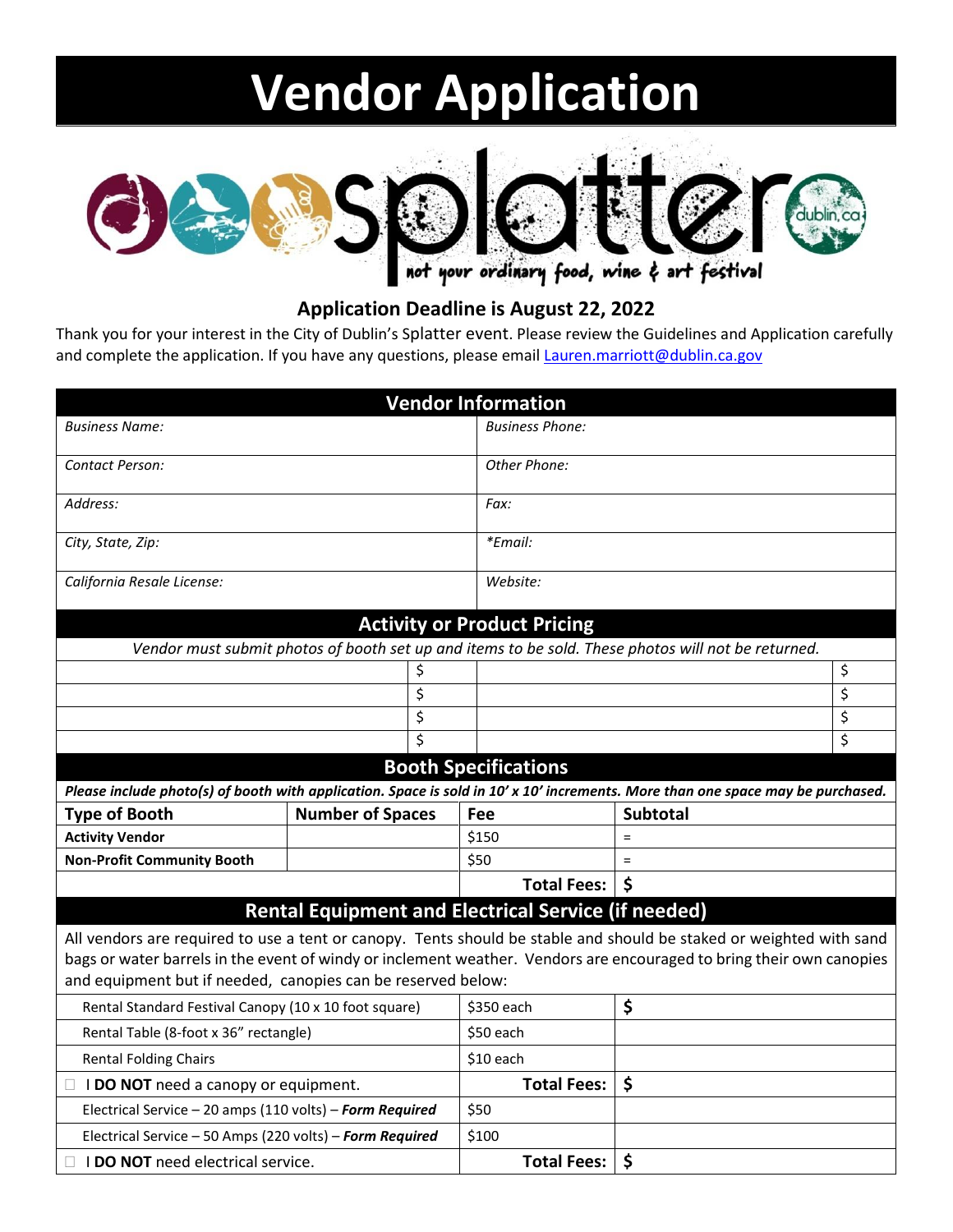# **General Vendor Rules and Regulations**

- Submittal of completed application does not constitute acceptance into the event by the City. Vendors will be juried following the application deadline. Those accepted will be notified of acceptance with a confirmation email.
- **This is a rain or shine event.** There are no refunds or extended dates due to inclement weather.
- Vendors keep 100% of the gross revenue.
- Any changes to the approved menu, activity or craft items must be submitted and approved by the City of Dublin.
- No private generators are permitted. If power is needed, an Electrical Service Request form is required.
- Walking the grounds to sell merchandise or handout fliers is prohibited. Venders must remain inside booth space.
- An Alameda County Health permit is required to sell, serve or sample any food or beverage.
- Payment is due at time of application. If the Vendor is accepted, the payment will be deposited. If the Vendor is not accepted, the payment will be returned as soon as possible.
- Vendor must provide their own signage. Signage may not exceed five feet from the top of the tent. **No handwritten signage will be permitted.**
- All fire codes, laws, ordinances, and regulations pertinent to health, fire prevention, and public safety shall be strictly obeyed.
- Vendors are responsible for acquiring a seller's permit from the California State Board of Equalization. Form BOE 410-D Swap Meets, Flea Markets, or Special Events Certification from the Board of Equalization (attached) must be submitted with application. Vendors are responsible for submitting their own resale taxes.
- All necessary permits and/or licenses must be properly displayed.
- Each vendor is responsible for their own equipment and merchandise. The City of Dublin will not be liable for any lost, stolen, or misplaced merchandise or equipment at the event.

# **Required Insurance: Due by September 2, 2021**

**Liability Insurance:** All vendors are required to provide a Certificate of Insurance evidencing Commercial General Liability or Comprehensive Personal Liability coverage for a minimum of \$1,000,000 per occurrence or \$2,000,000 aggregate. The vendor shall provide proof of insurance no later than September 1st.

- The certificate must name: *City of Dublin, 100 Civic Plaza, Dublin, CA 94568* as the certificate holder.
- The Additional Insured Endorsement must include: *the City of Dublin, its officers, employees, agents and volunteers as additionally insured.*

**Auto Insurance:** Vendors must also provide a *Commercial or Personal Auto Insurance Declarations page* as proof of auto insurance.